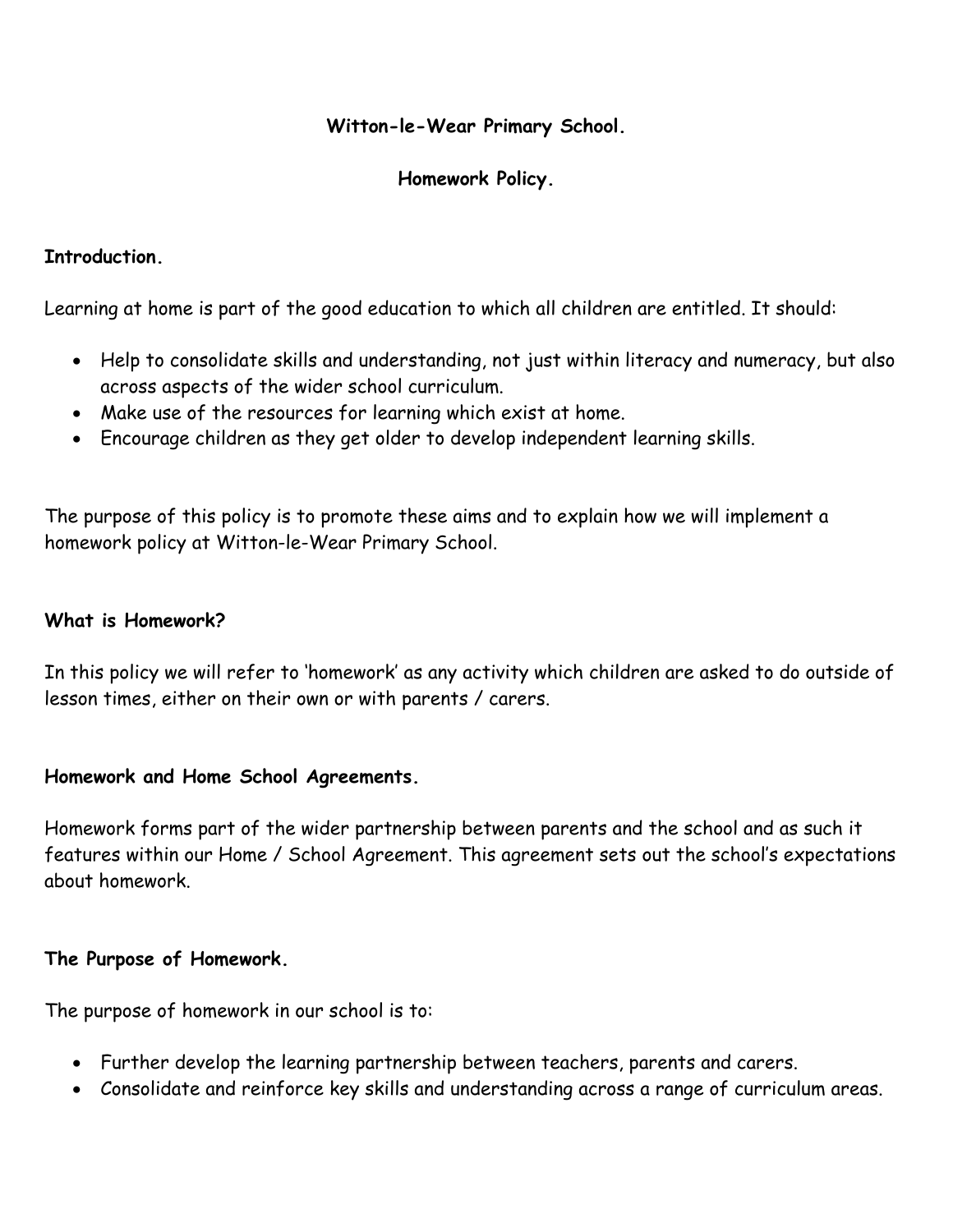- Make use of resources for learning in their various forms at home.
- Extend school learning through research, reading, etc.
- Encourage children as they get older to develop the confidence and self-discipline to study on their own.
- Prepare older children for the home study requirements and expectations of secondary school.

# **The Pattern of Homework.**

As children get older the purpose and nature of homework will change and develop.

**EYFS / KS1, ( Reception, Y1, Y2 ).** Homework will usually consist of:

- Reading from the independent reading book at home to parents or other carers for 10 minutes three or more times each week, later extending this to reading independently for 10-20 minutes.
- Practising spellings and other work, ( including phonic activities ).
- Learning tables by rote in Y2 and recalling individual tables in this order x2,x3, x5 and x10.
- Sharing and reading of other books, e.g. books at home, library, etc.
- Using opportunities to develop and extend reading skills, for example, notices in shops and other signs.
- Simple research tasks from time to time.
- Relevant literacy and numeracy tasks.
- Y2 handwriting practice.
- Topic related activities across subject areas.

**KS2, ( Years 3,4,5,and 6).** The amount of homework will increase as the child moves throughout the school.

The tasks set for KS1 generally still apply, with the addition of the following:

- Regular independent reading, either from school, library or other appropriate material, three or more times each week to achieve set targets and quizzes on Accelerated Reader.
- Practise spellings and complete spelling activities to reinforce.
- Learn and recall tables by rote:
	- Y3 reinforce x2x3 x5 x10 and learn x4x6 x8 x9
	- Y4-6 revise all earlier tables and learn x7 x11 x12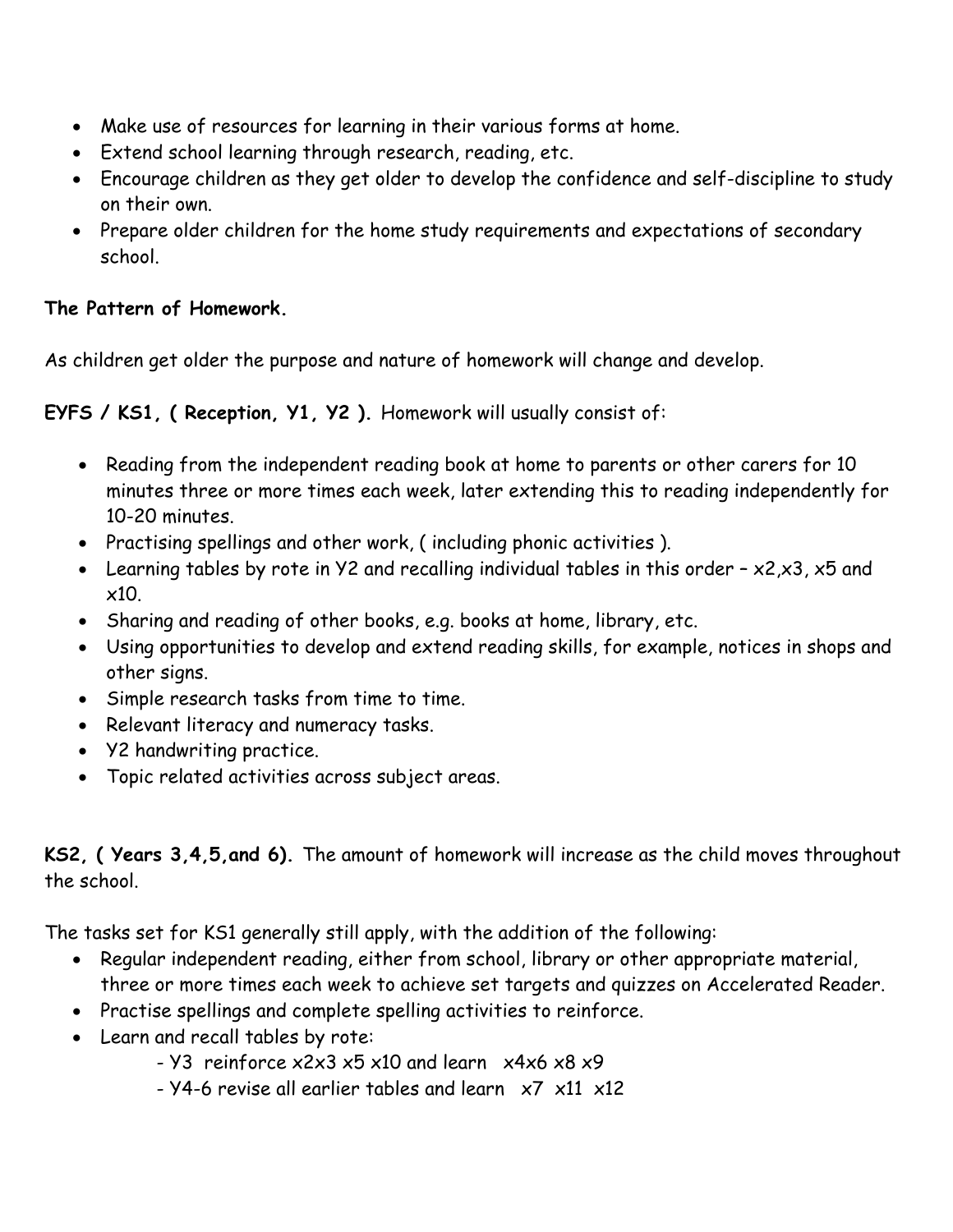In addition homework tasks will be set once each week with the child, (and parent) being given the choice as to when during the week they will be completed. We realise that families have varying evening arrangements when it may or may not be convenient to undertake homework.

EYFS homework is set on a Monday and collected in on a Friday. KS1 homework is set on a Monday with a full week for completion .

From Y3 to Y6 homework is set from a Wednesday for completion by the following Monday .

The tasks set will include:

- Numeracy work, including written and/or online.
- Literacy work including phonic skills development.
- Cross curricular work.

And from time to time, particularly for older pupils

- Project or research work
- Preparing oral presentations
- SAT's revision

When setting homework teachers will endeavour to:

- Give sufficient time for the homework to be completed
- Specify when it should be returned to school
- Provide support for children who may experience difficulty with the task
- Mark and return work appropriately.

In return the school expects that parents will support its homework policy by ensuring that activities and assignments are completed by the children and are returned on time.

> M. Stephenson. Spring 2019.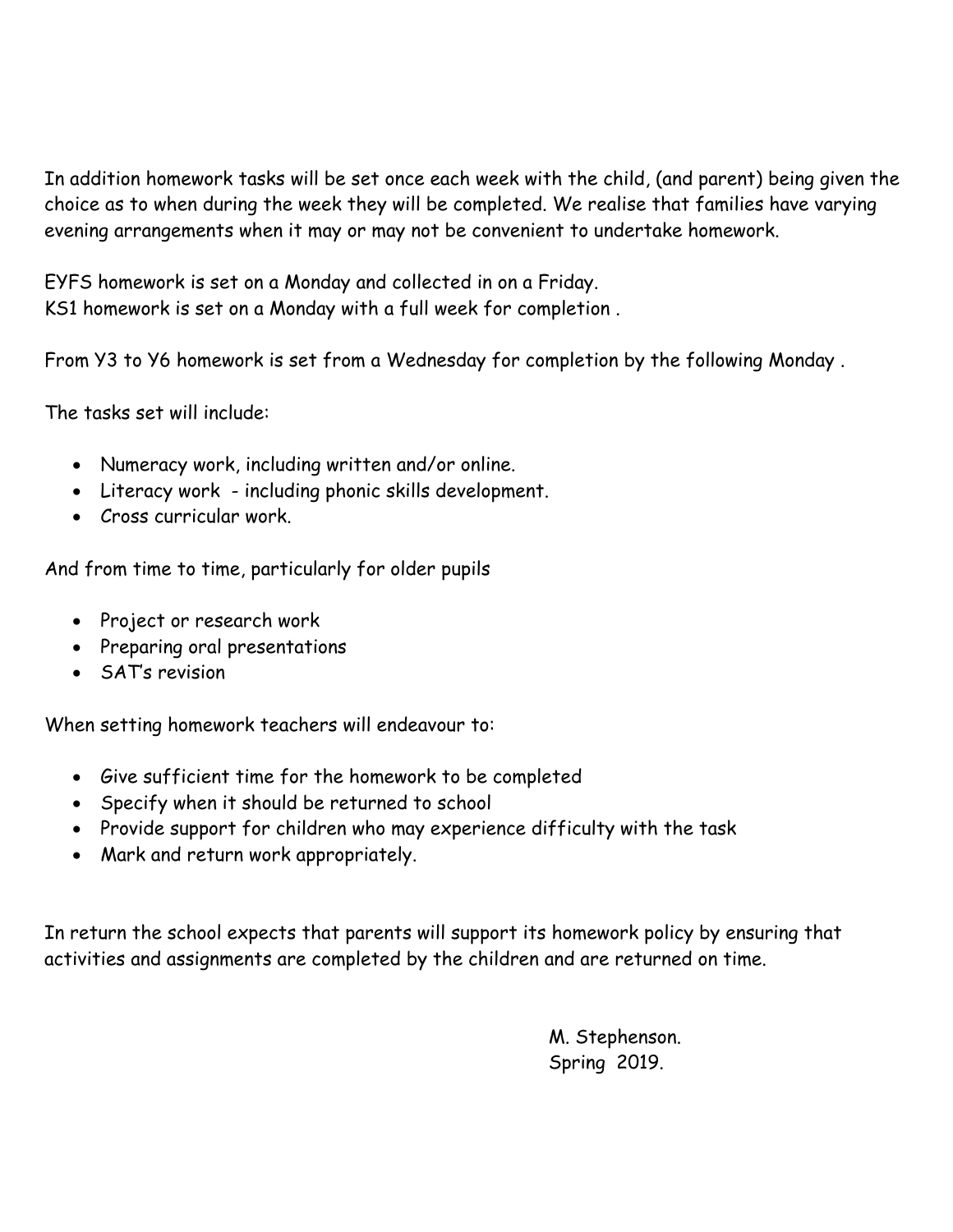#### Review: Autumn 2017.

APPENDIX 1. Our Homework Policy

We intend that homework should:

- Further develop a partnership in learning between home and school
- Reinforce and extend the work which is done in school.
- Provide an opportunity for independent reading and research
- Enable children to develop self confidence and self discipline

In Reception,Y1 and Y2 homework will consist of:

- Reading from an individual reading book for about 10 minutes each evening
- Practising spellings, including phonic activities
- Sharing books and stories with parents
- Relevant literacy and numeracy activities
- In  $Y2$  to learn  $x2$   $x3$   $x5$   $x10$  tables; to carry out simple research tasks; to practice handwriting.

In Years 3 – 6 these activities will continue and be extended. In addition:

- Y3 to revise the earlier tables and learn  $x4 \times 6 \times 8 \times 9$
- Years  $4 6$  to revise the earlier tables and learn  $\times 7 \times 11 \times 12$
- Homework tasks will be set each week that, for older children, may extend over several evenings.

The homework tasks set will include:

- Numeracy and literacy work
- Science work
- Project or research work
- Preparing an oral presentation
- SAT's revision
- Practising recorder or clarinet / flute pieces

When setting homework teachers will expect pupils to:

• Put homework in their reading carrier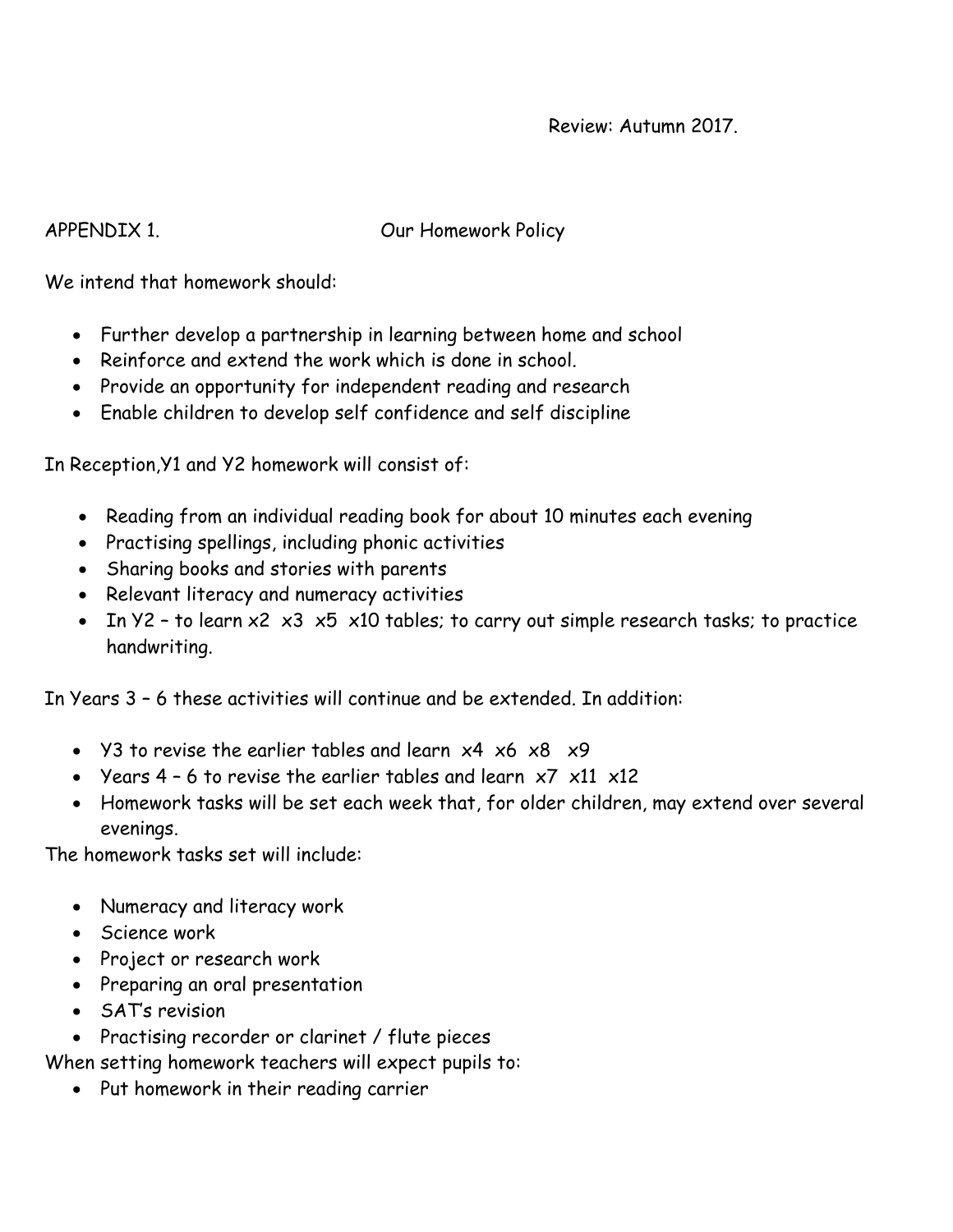• Return homework within given timescales

We hope that parents will support this homework policy by ensuring that work is completed on time

APPENDIX 2.

Witton-le-Wear Primary School.

Home / School Agreement.

Child's Name:…………………………………………………………………. **The school will:**

Care for your child's safety and happiness

Encourage your child to do his / her best and to value and respect others

Aim to provide a high standard of teaching for all children

Aim to provide a broad and balanced curriculum and meet the needs of your child

Keep you informed about general school matters and about the progress of your child, in particular through a school report and parents evenings

Set and mark homework

Let you know about any concerns or problems that affect your child's work or behaviour

Be open and welcoming to you.

**Head teacher's Signature:…………………………………………………… Date:……………………………………**

**The Family Will:**

Ensure that our child goes to school regularly , on time and properly equipped

Make the school aware of any concerns or problems that might affect your child's work or behaviour

Support the school's policy on encouraging good behaviour

Support our child in homework and in other opportunities for home learning